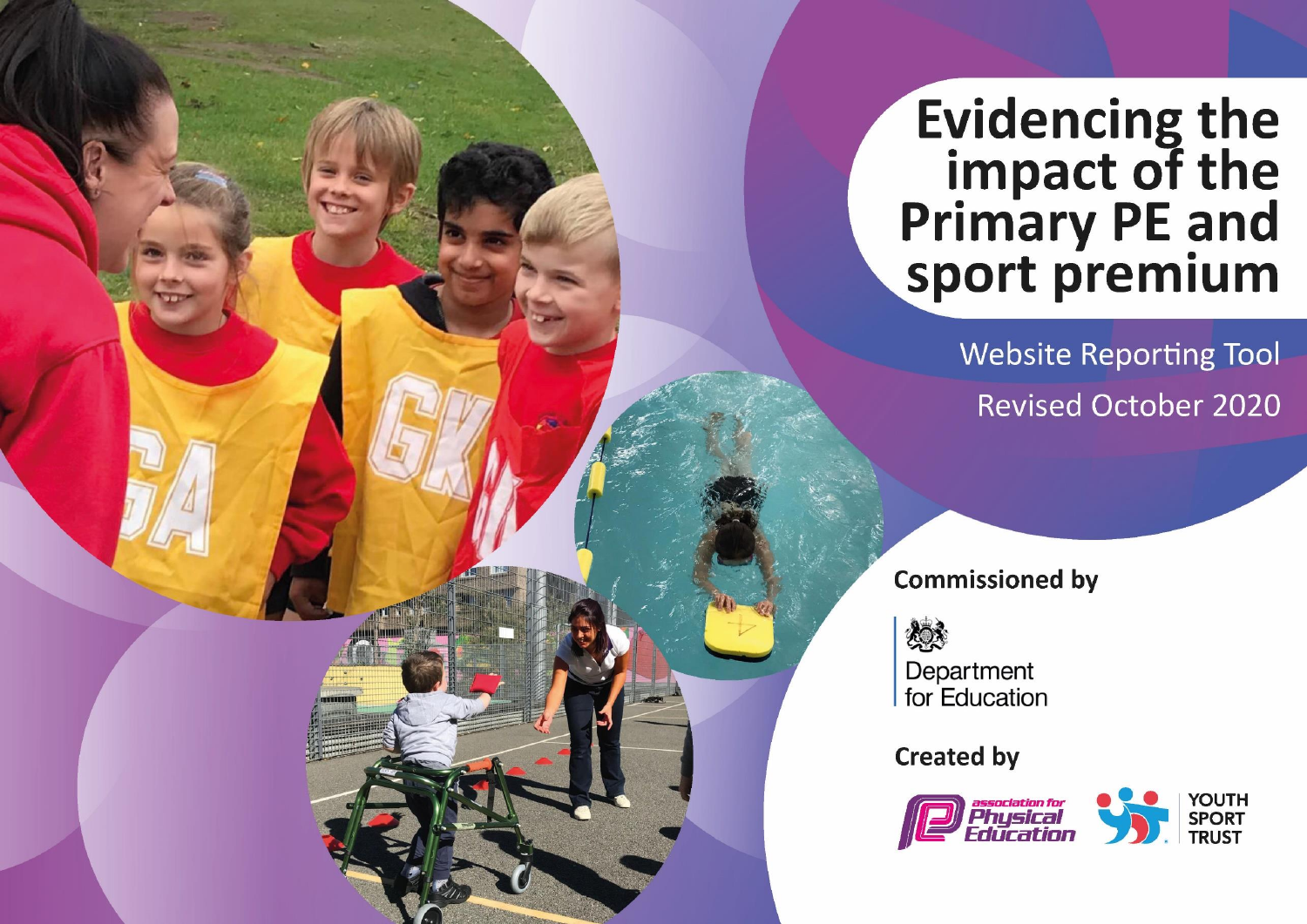



## **Highfield Primary School School Improvement Plan "Together we can achieve more" 2020 – 2021**

# **PE Action Plan and Sport Premium**

**Subject Leader Jennie Major**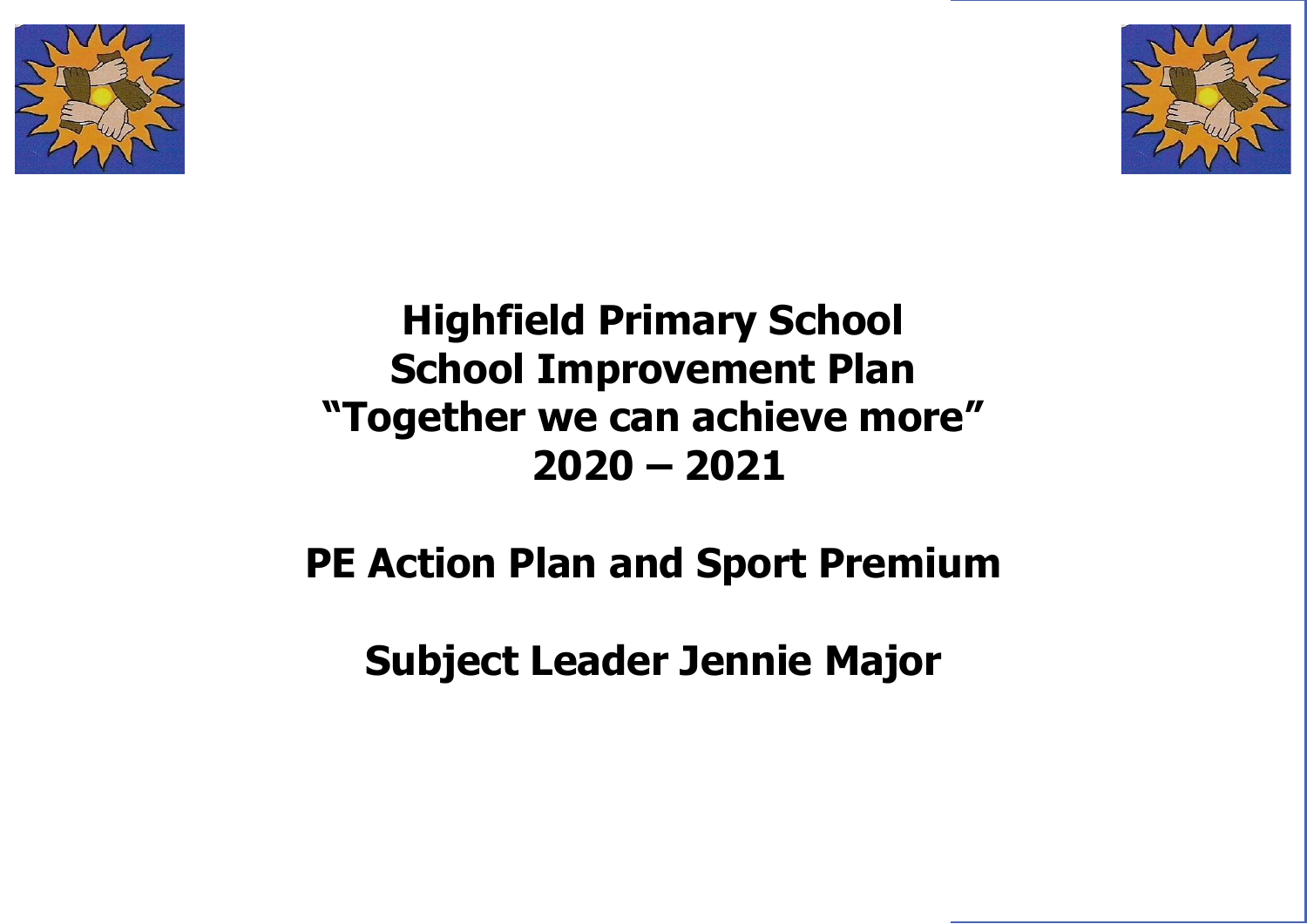Support for review and reflection - considering the 5 key indicators from DfE, what development needs are a priority for your setting and your pupils now and why? Use the space below to reflect on previous spend and key achievements and areas for development.

Please note: Although there has been considerable disruption in 2020 it is important that you publish details on your website of how you spend the funding this is a legal requirement.

| Key achievements to date until July 2020:                                                                                                                                                                                                                                                                                                                                                                                                                                                                                                                                                                                                                                                                                                                                                                                                                               | Areas for further improvement and baseline evidence of need:                                                                                                                                                                                                                                                                                                                                                                                                                                                                                                                                                                                                                                                                                                               |
|-------------------------------------------------------------------------------------------------------------------------------------------------------------------------------------------------------------------------------------------------------------------------------------------------------------------------------------------------------------------------------------------------------------------------------------------------------------------------------------------------------------------------------------------------------------------------------------------------------------------------------------------------------------------------------------------------------------------------------------------------------------------------------------------------------------------------------------------------------------------------|----------------------------------------------------------------------------------------------------------------------------------------------------------------------------------------------------------------------------------------------------------------------------------------------------------------------------------------------------------------------------------------------------------------------------------------------------------------------------------------------------------------------------------------------------------------------------------------------------------------------------------------------------------------------------------------------------------------------------------------------------------------------------|
| Fit in 15 in KS2 is embedded, Fit in 5 in KS1 has begun<br>Cross country club and competition involvement extended to Y4, 5 & 6<br>including A, B and C teams<br>Boccia training was delivered by the Enfield PE team to a small SEND<br>group who went on to play in a borough Boccia tournament.<br>New PE equipment has been bought<br>Silver Sports Quality Mark achieved and maintained.<br>Range of afterschool and lunchtime sports clubs including gymnastics,<br>handball, netball, football<br>Maths and PE links - INSET<br>Mentimeter survey - and Active Lives Surveys informing school of activity<br>level and enjoyment of chn<br>SEND support staff playing Boccia with KS2 SEND team<br>Winchmore Secondary School Sports leaders observing and planning<br>lessons for Y3 and Y4<br>Highfield Sports leaders Y5 and Y6 coaching KS1 during Fit in 15 | Level 1 Bikeability/Cycle Confidence takes place in Year 4<br>۰<br>Level 2 Bikeability/Cycle Confidence takes place in Year 5<br>$\overline{\phantom{0}}$<br>Continue cricket links with Winchmore Hill<br>Use of assessment, planning and evidence in PE<br>To continue improving teachers' knowledge and confidence when teaching<br>PE<br>To continue running all clubs for KS1 and KS2<br>Identify pupils with low activity level and encourage physical activity and<br>healthy eating through Fit and Fun club (halted due to covid)<br>Active lives follow up with Highfield survey and active lessons<br>Park event didn't go ahead in 2020 so ensure attendance in 2021.<br>Update PE apparatus in the hall.<br>Tracksuits for out of school sports competitions. |

N.B. In this section you should refer to any adjustments you might have made due to Covid-19 and how these will influence further improvement.

Did you carry forward an underspend from 2019-20 academic year into the current academic year? **YES** 

### **If YES you must complete the following section**

**If NO, the following section is not applicable to you**



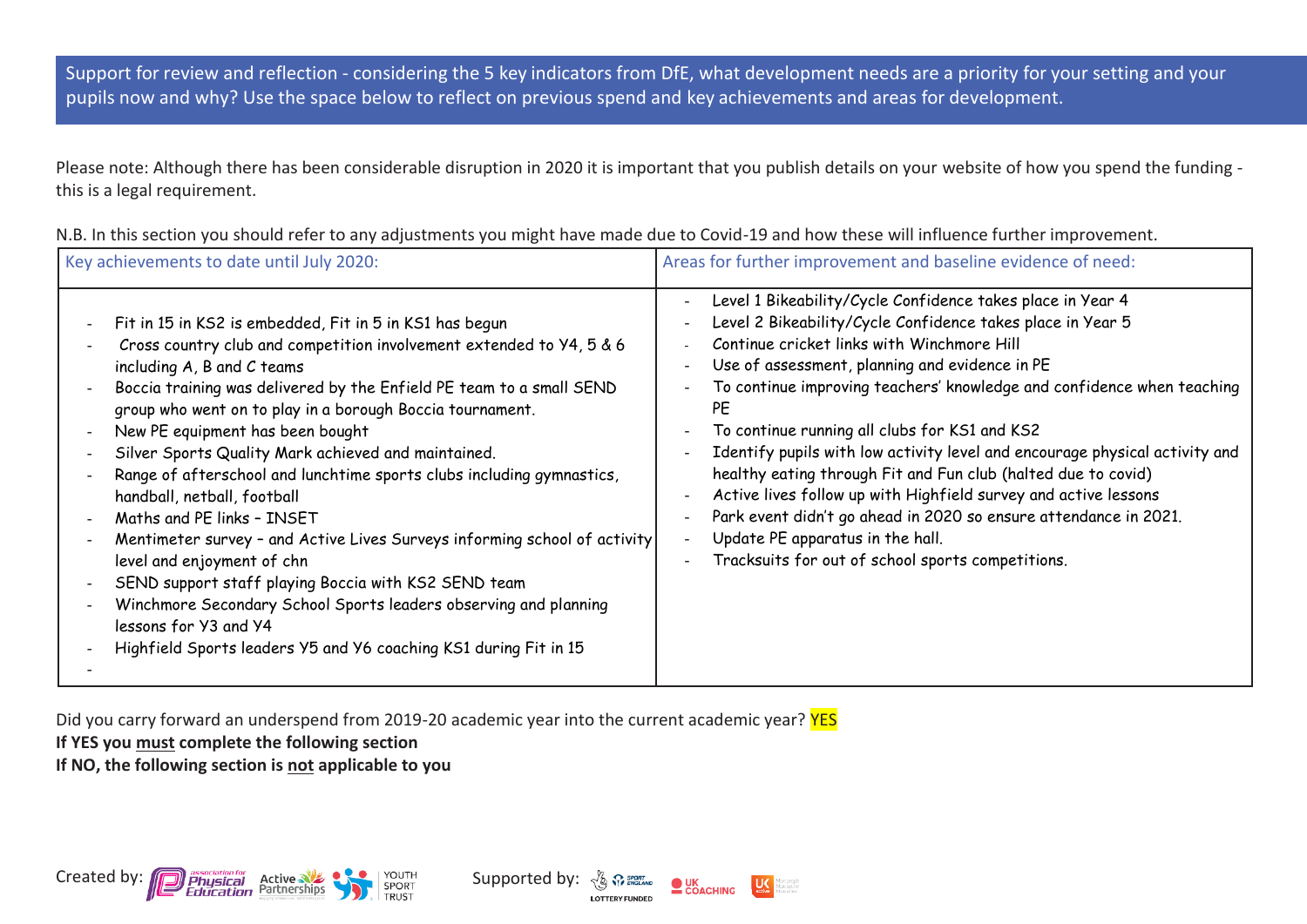If any funding from the academic year 2019/20 has been carried over you MUST complete the following section. Any carried over funding MUST be spent by 31 March 2021.

| <b>Academic Year: September 2020</b><br>to March 2021                                                                                | Total fund carried over: £6000                                                                                                                                                                           | <b>Date Updated:</b>             |                                                                                                                     |                                                                                                                                 |  |
|--------------------------------------------------------------------------------------------------------------------------------------|----------------------------------------------------------------------------------------------------------------------------------------------------------------------------------------------------------|----------------------------------|---------------------------------------------------------------------------------------------------------------------|---------------------------------------------------------------------------------------------------------------------------------|--|
| What Key indicator(s) are you going to focus on?                                                                                     |                                                                                                                                                                                                          |                                  |                                                                                                                     | <b>Total Carry Over Funding:</b>                                                                                                |  |
|                                                                                                                                      | £6000                                                                                                                                                                                                    |                                  |                                                                                                                     |                                                                                                                                 |  |
| Intent                                                                                                                               | Implementation                                                                                                                                                                                           |                                  | Impact                                                                                                              |                                                                                                                                 |  |
| Your school focus should be clear<br>how you want to impact on your<br>pupils.                                                       | Make sure your actions to<br>linked to your<br>achieve are<br>intentions:                                                                                                                                | Carry over funding<br>allocated: | Evidence of impact: How can<br>you measure the impact on<br>your pupils; you may have<br>focussed on the difference | Sustainability and suggested<br>next steps and how does this<br>link with the key indicators on<br>which you are focussing this |  |
| -Teach Active to be incorporated<br>into maths and English lessons<br>throughout the school in order                                 | -Subscription to Teach Active - JM<br>attended workshop in Jan 2020 - Aim<br>for whole school planning for eng and<br>maths to include active lessons.                                                   | £1000-Teach<br>Active            | that PE, SS & PA have made<br>to pupils re-engagement with<br>school. What has changed?:                            | academic year?:<br>Maths focus - aerial map<br>upgrade enhances maths /pe/                                                      |  |
| to make lessons active, engage<br>pupils and promote long term<br>memory.<br>-Multi-skills to be taught by                           | -Nursery children to engage in<br>multiskills lessons each week run by<br>ProElite to develop motor skills<br>balance and co-ordination.                                                                 | £2000 - Multiskills              | Active lessons visible in<br>planning and learning walks.<br><b>Commenced March 2021</b>                            | geography cross curricular<br>learning. Key Indicator 2<br>Next step OAA app for iPads<br>and Staff training summer             |  |
| ProElite once a week to develop<br>motors skills and a lifelong love<br>of physical activity.<br>-Fit4kids focus on KS1-             | -Years 1 and 2 to take part in<br>workshops run by Fit4kids which focus<br>on healthy diet and daily exercise.                                                                                           | £800- Fit4Kids                   | Nursery children enjoying<br>and engaged in weekly<br>multiskills lessons<br><b>Commenced March 2021</b>            | 2021<br>Teach Active - active lesson to<br>improve engagement in                                                                |  |
| workshops promoting healthy<br>lifestyle.<br>-Panathlon focus for Spring term<br>and into summer term for whole                      | Boccia, New age kurling and sitting<br>volleyball equipment bought and<br>section of Jan 4 <sup>th</sup> INSET given to<br>introducing these activities to staff.<br>Classes to play new games on a rota |                                  | Quiz/google forms before and<br>after Fit4kids workshop to<br>assess impact. Workshop                               | maths and English lessons and<br>to develop long term<br>memory. Key Indicator 1<br>Next step increase sessions                 |  |
| school linking with whole topic<br>Windows and Doors, new                                                                            | system to ensure no cross<br>contamination.                                                                                                                                                              | £1700 - Panathlon<br>equipment   | booked 17 <sup>th</sup> May 2021                                                                                    | per week .Further training<br>Sept 21 (Borough Funding for                                                                      |  |
| opportunities. Equipment to be<br>purchased.<br>-Aerial map of school to be<br>updated to link with OAA<br>activities and maths week | Aerial map updated to use in new<br>Enfield PE Team activities - delivered<br>during team meeting Jan 29 <sup>th</sup> 2021.<br>Also to be used as part of maths week<br>- OAA activities.               | £500- Aerial Photo<br>of school  | Video before and after to<br>assess development of skills.<br>Pupil conferencing.<br>Use of map for OAA, maths      | <b>Teach Active)</b><br>Multiskills in nursery and<br>reception - broad range of<br>activities. Key Indicator 4                 |  |



**LOTTERY FUNDED** 



dore people<br>dore active<br>dore of ten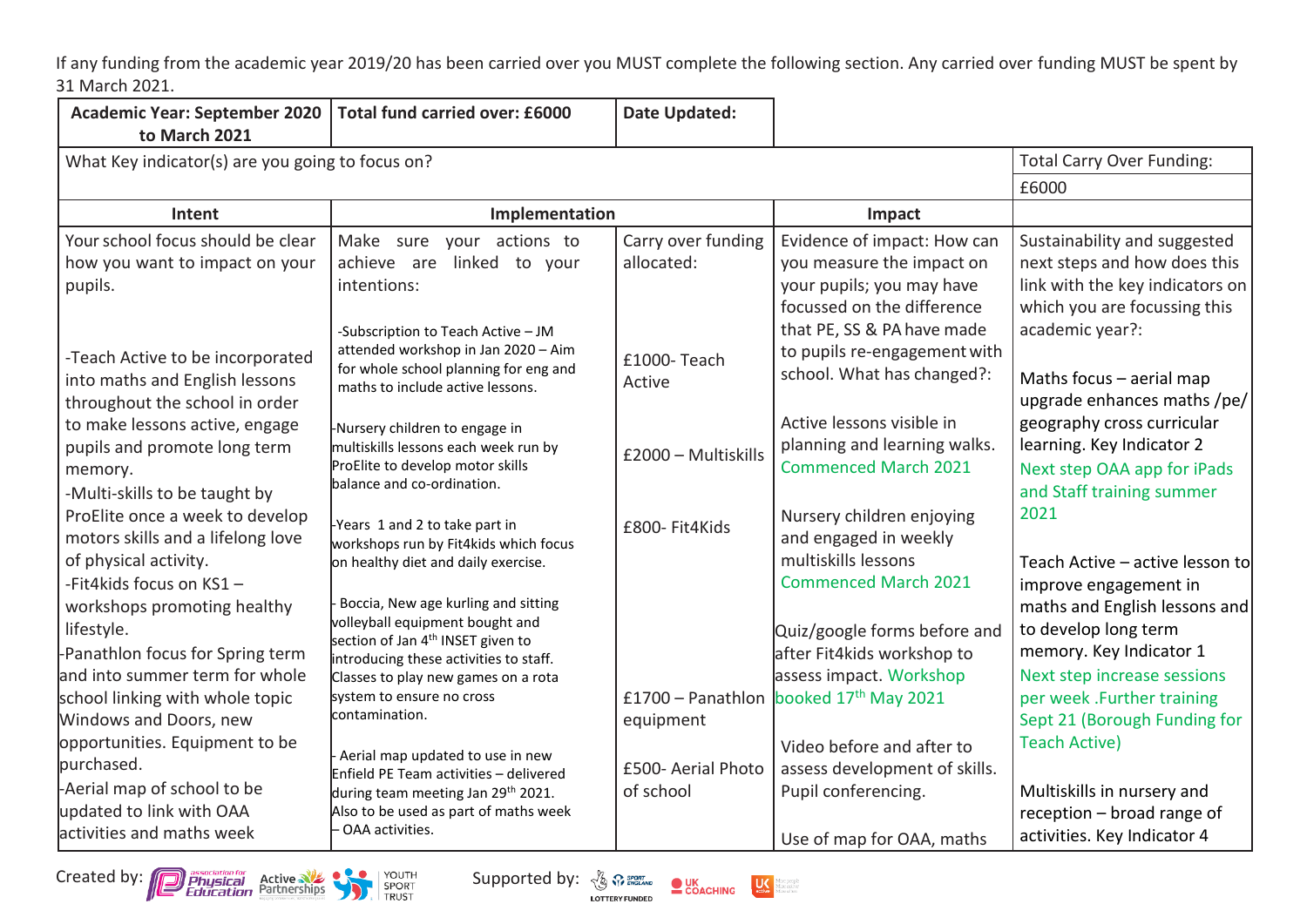|  | and geography activities.<br>Staff training summer 2021<br><b>TBC The Outdoor Classroom</b><br>staff training and children's<br>workshops 9/6, 10/6, 9/7 | <b>Commenced March 2021</b><br>Fit4Kids for KS1- Key Indicator<br>1 Workshop booked for May<br>17 Revised date 21.6.21<br>For SEND children and whole<br>school - Key Indicator 3 Next<br>step OAA app for iPads and<br><b>Staff training Summer 2021</b> |
|--|----------------------------------------------------------------------------------------------------------------------------------------------------------|-----------------------------------------------------------------------------------------------------------------------------------------------------------------------------------------------------------------------------------------------------------|
|  |                                                                                                                                                          |                                                                                                                                                                                                                                                           |





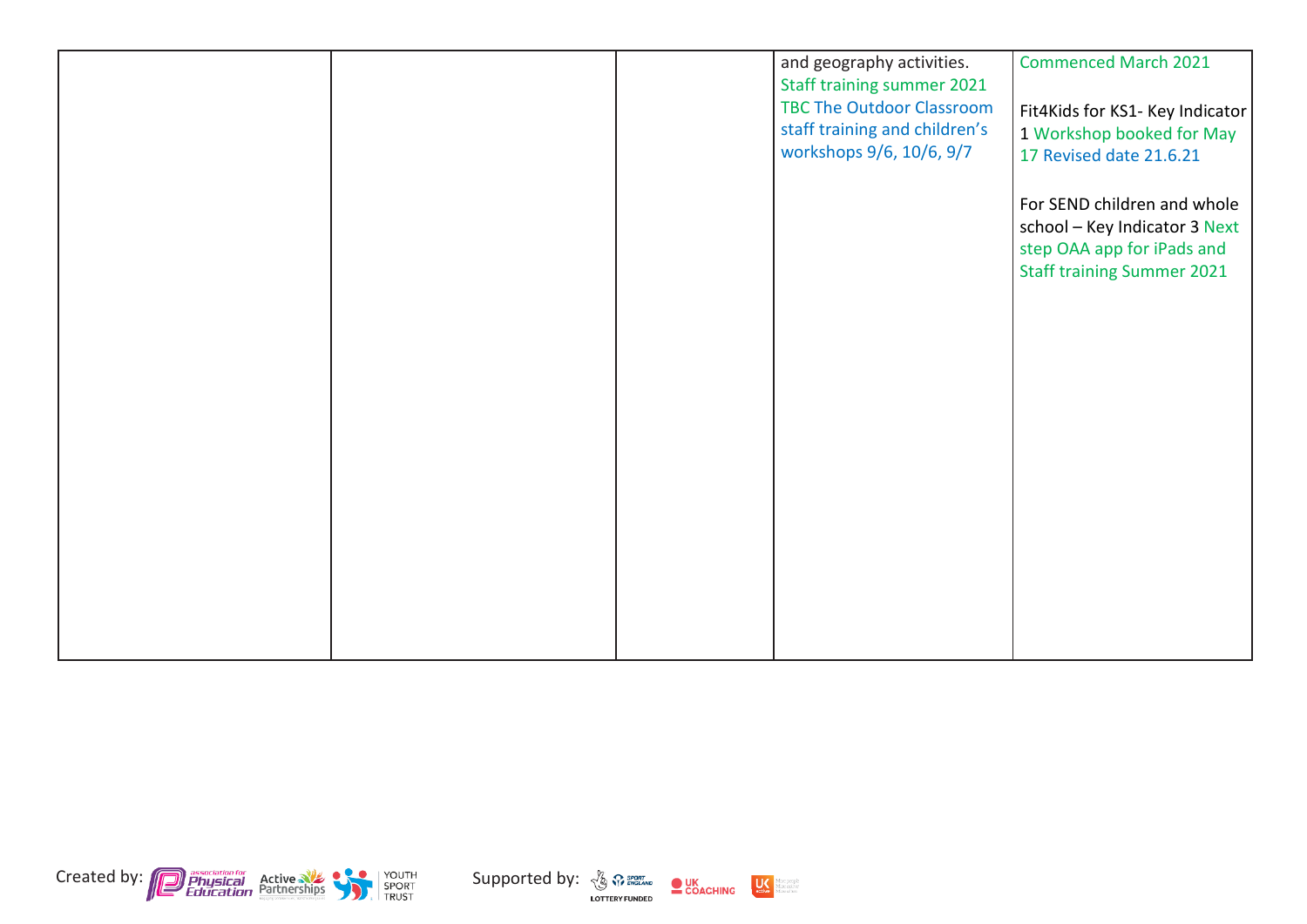| Meeting national curriculum requirements for swimming and water safety.                                                                                                                                                     |        |
|-----------------------------------------------------------------------------------------------------------------------------------------------------------------------------------------------------------------------------|--------|
| N.B Complete this section to your best ability. For example you might have practised safe self-rescue techniques on<br>dry land.                                                                                            |        |
| What percentage of your current Year 6 cohort swim competently, confidently and proficiently over a distance of at<br>least 25 metres?                                                                                      | %46    |
| N.B. Even though your pupils may swim in another year please report on their attainment on leaving primary school<br>at the end of the summer term 2020.                                                                    |        |
| What percentage of your current Year 6 cohort use a range of strokes effectively [for example, front crawl, backstroke   % 12<br>and breaststroke]?                                                                         |        |
| What percentage of your current Year 6 cohort perform safe self-rescue in different water-based situations?                                                                                                                 | %44    |
| Schools can choose to use the Primary PE and sport premium to provide additional provision for swimming but this<br>must be for activity over and above the national curriculum requirements. Have you used it in this way? | Yes/No |

| % STATS             |                  |              |               | <b>Session 1</b> |      |                      |      |
|---------------------|------------------|--------------|---------------|------------------|------|----------------------|------|
| School &            | <b>Ribbons</b>   | <b>START</b> | <b>FINISH</b> | % Nons           |      | % yello % Gree % 25M |      |
| <b>Total Pupils</b> | Achieved         |              |               | End              | End  | End                  | End  |
| <b>Highfield</b>    | Non swimmers     | 51           | 6             | 6.7              | 77.8 | 44.4                 | 45.6 |
| Yr 5                | 5m in arm bandsl |              | 11            |                  |      |                      |      |
|                     | 5m               |              | 3             |                  |      |                      |      |
| pupils 90           | Yellow           | 39           | 70            |                  |      |                      |      |
| Girls = $54$        | Green            |              | 40            |                  |      |                      |      |
| $Boys = 36$         | 25M              |              | 41            |                  |      |                      |      |
|                     | Peach            |              | 39            |                  |      |                      |      |
|                     | Red              |              | 11            |                  |      |                      |      |
|                     |                  |              |               |                  |      |                      |      |
|                     |                  |              |               |                  |      |                      |      |



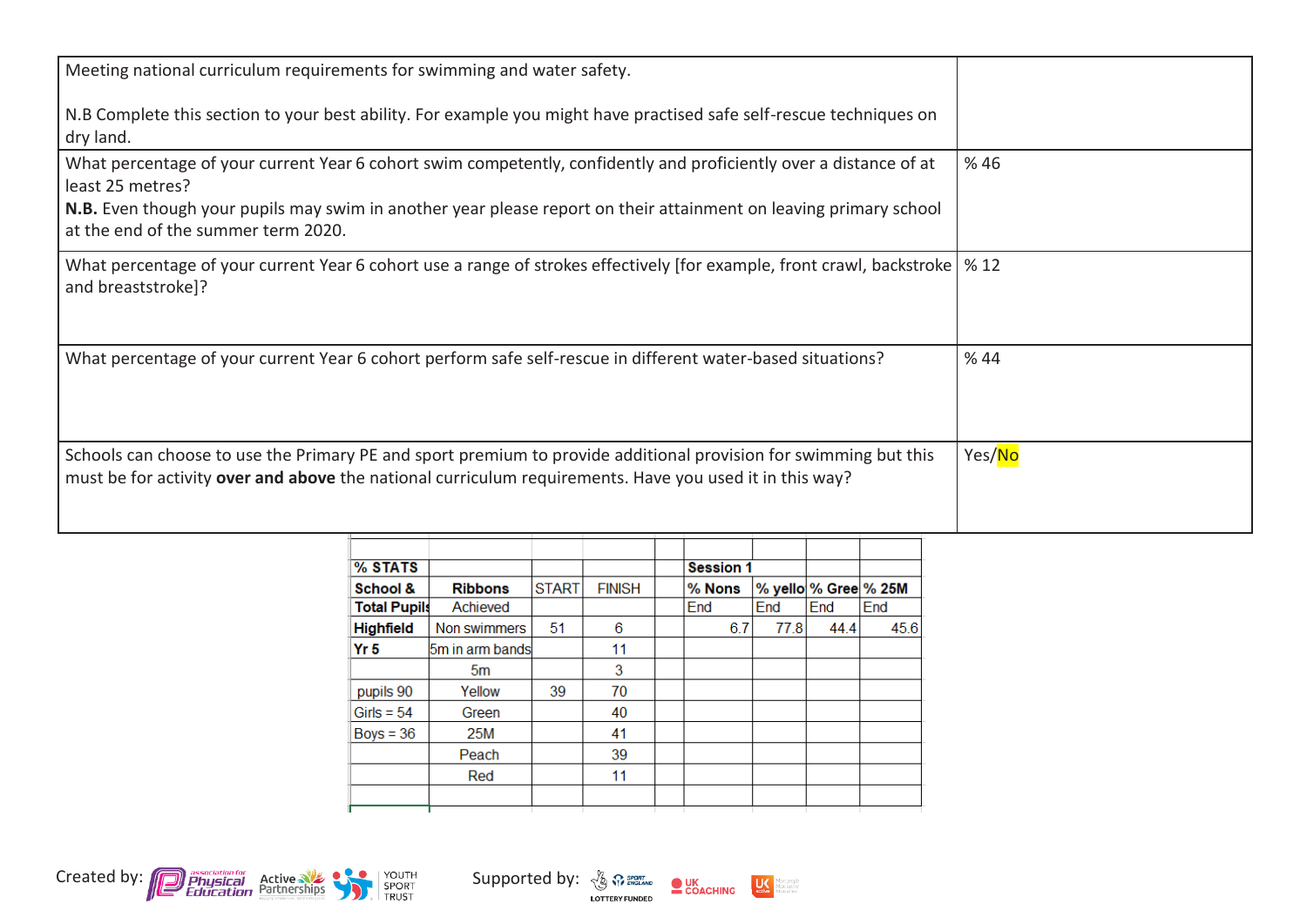### **Action Plan and Budget Tracking**

Capture your intended annual spend against the 5 key indicators. Clarify the success criteria and evidence of impact that you intend to measure to evaluate for pupils today and for the future.

| Academic Year: 2020/21                                                                                                                                                                                                                                                                                                                                                                                                                                                     | Total fund allocated: £21,360                                                                                                                                                                                                                                                                                                                                                                                          | <b>Date Updated:</b>                                                                                 |                                                                                                                                                                                                                                                                                                                                                                                                                                                                      |                                                                                                                                                                                                                                                                                                                                                                                                                                 |
|----------------------------------------------------------------------------------------------------------------------------------------------------------------------------------------------------------------------------------------------------------------------------------------------------------------------------------------------------------------------------------------------------------------------------------------------------------------------------|------------------------------------------------------------------------------------------------------------------------------------------------------------------------------------------------------------------------------------------------------------------------------------------------------------------------------------------------------------------------------------------------------------------------|------------------------------------------------------------------------------------------------------|----------------------------------------------------------------------------------------------------------------------------------------------------------------------------------------------------------------------------------------------------------------------------------------------------------------------------------------------------------------------------------------------------------------------------------------------------------------------|---------------------------------------------------------------------------------------------------------------------------------------------------------------------------------------------------------------------------------------------------------------------------------------------------------------------------------------------------------------------------------------------------------------------------------|
| Key indicator 1: The engagement of all pupils in regular physical activity – Chief Medical Officers guidelines recommend that Percentage of total allocation:<br>primary school pupils undertake at least 30 minutes of physical activity a day in school<br>Highfield SIP 2020-2021 Leaders ensure that all staff are aware of the latest research available about teaching and learning<br>and this includes information related to the how the brain develops concepts. | %                                                                                                                                                                                                                                                                                                                                                                                                                      |                                                                                                      |                                                                                                                                                                                                                                                                                                                                                                                                                                                                      |                                                                                                                                                                                                                                                                                                                                                                                                                                 |
| Intent                                                                                                                                                                                                                                                                                                                                                                                                                                                                     | Implementation                                                                                                                                                                                                                                                                                                                                                                                                         |                                                                                                      | Impact                                                                                                                                                                                                                                                                                                                                                                                                                                                               |                                                                                                                                                                                                                                                                                                                                                                                                                                 |
| Your school focus should be clear<br>what you want the pupils to know<br>and be able to do and about<br>what they need to learn and to<br>consolidate through practice:                                                                                                                                                                                                                                                                                                    | Make sure your actions to achieve<br>are linked to your intentions:                                                                                                                                                                                                                                                                                                                                                    | Funding<br>allocated:                                                                                | Evidence of impact: what do<br>pupils now know and what<br>can they now do? What has<br>changed?:                                                                                                                                                                                                                                                                                                                                                                    | Sustainability and suggested<br>next steps:<br>Spring 21<br>Summer 21                                                                                                                                                                                                                                                                                                                                                           |
| Pe lessons $Y1-6 - 2x$ hour long sessions<br>per week following Enfield Borough PE<br>scheme.<br><b>Fit in 15</b> KS2 15 minutes running, jogging the subject of PE.<br>or walking around heartline/mile path<br>three times a week (Embedded)<br>KS1 2 or 3 times a week around the track Marathon/LYG challenges.<br>up to 5 minutes each session.<br><b>Brain Breaks</b> - Linking movement<br>activities to whole school well-being<br>linitiative.                    | Children discuss/highlight skill area they <b>Enfield PE Gold</b><br>have practised on Can Do posters in<br>leach class.<br>-Pupil voice - children's statements on<br>-Link to Daily Mile/London<br>-Fit in 15 rota/timetable so that whole<br>school can complete runs safely in their<br>bubbles.<br>-CTs to raise profile of running - Fit in<br>15 Praise with Dojos<br>-JM to email staff with ideas e.g. 3L run | £3780<br><b>PE Coaches</b><br>(SJWsports)<br>Enrichment 2<br>days per week<br>from 15.3.21<br>E3,600 | PE Timetable ensures 2 hours PE<br>per week for every child. PE box<br>rotation ensures no cross<br>contamination so children can take<br>part in the full range of PE skills and<br>games through the year and access<br>good quality PE equipment. PE<br>coach working alongside class<br>teachers on 2 extra days - team<br>teaching and interventions for<br>children identified as being less fit<br>after winter lockdown.<br>Fit in 15 timetable ensures safe | PE lessons next step - CT to focus<br>on children identified as being less<br>fit after winter lockdown while<br>coach to lead main section of class<br>(PE intervention)<br>Fit in 15 next step - use Daily Mile<br>event April 30 <sup>th</sup> to revitalise Fit in<br>15 - Sporting hero awards -<br>visible - class display. Whole<br>school participation in Daily Mile<br>event 30.5.21<br>Teach Active next - aim for 2 |
| <b>Teach Active</b> – actives lessons focus in<br>maths and English using Teach Active<br>resources.<br>Highfield PE survey - Follow up last<br>year's Active Lives survey<br>Created by:<br><b>Physical Active</b><br><i>Education</i> Partnerships                                                                                                                                                                                                                       | a lap and then walk a lap.<br>-reinforce fit in 15 session as fun<br>healthy way to give your brain a break<br>and socialise<br>-Remind/inform parents of Ways to<br>Supported by:<br><b>EN SPORT</b><br>SPORT                                                                                                                                                                                                         | <b>OUK</b><br>COACHING                                                                               | practise and regular runs for<br>children.<br>Regular email and virtual assembly<br>updates for Fit in 15 s- children<br>understand the benefits of running<br>and regular exercise.                                                                                                                                                                                                                                                                                 | sessions of maths and 2 sessions<br>of English in Summer term<br>Healthy Highfield PE survey for<br>start of summer term<br>Health Me Check quiz sent out to                                                                                                                                                                                                                                                                    |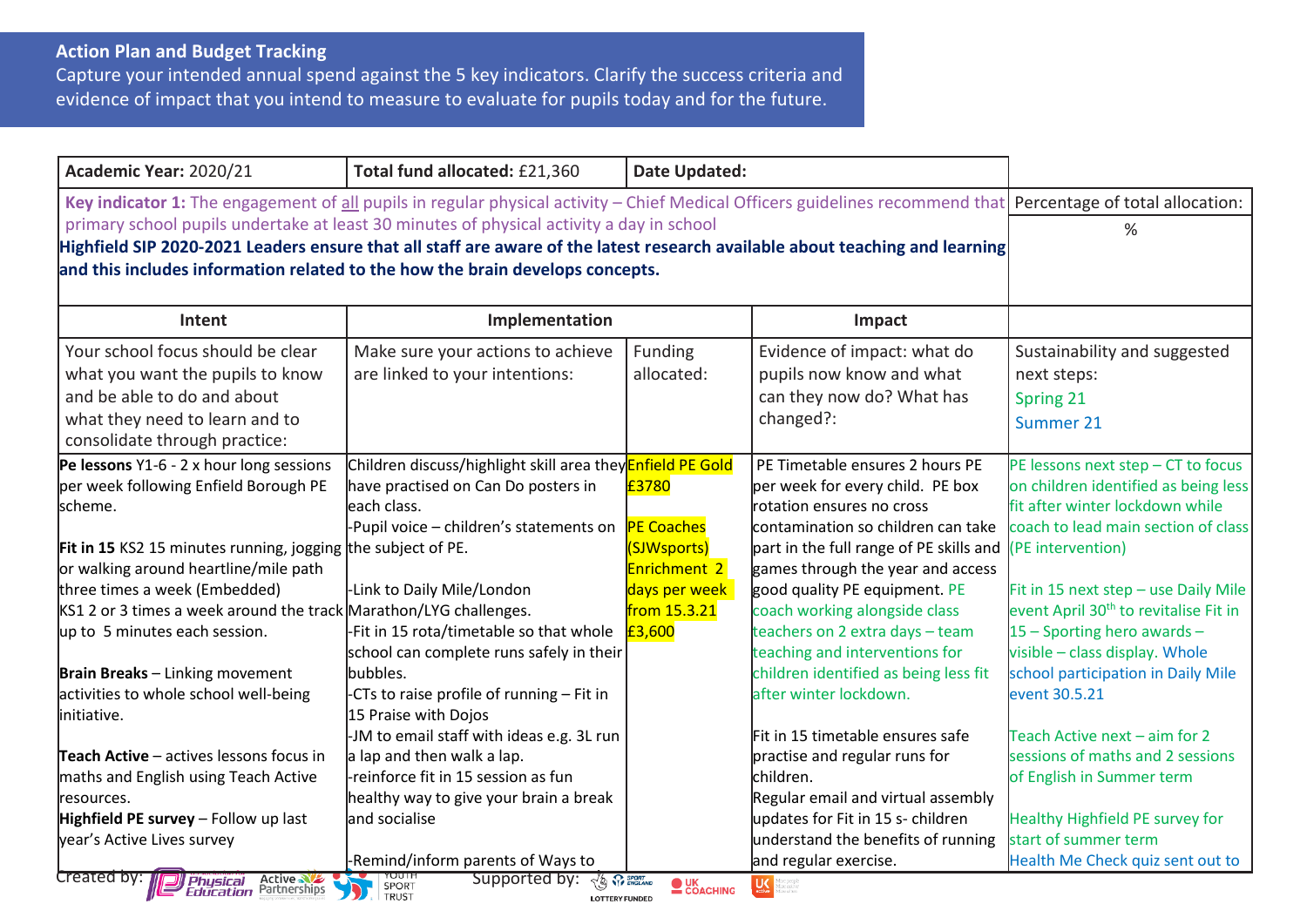|                                                                                                                         | Stay Active section of website in the                                                                        |  | November 2020 Highfield won the              | whole school on Google             |  |
|-------------------------------------------------------------------------------------------------------------------------|--------------------------------------------------------------------------------------------------------------|--|----------------------------------------------|------------------------------------|--|
| Fit and Fun Club children who have been event of local lockdown. Activities and                                         |                                                                                                              |  | Enfield Borough Virtual Cross                | <b>Classroom/Tapestry May 21.</b>  |  |
| identified as the least active to be                                                                                    | links.                                                                                                       |  | country challenge for its number of          | <b>Responses summarised and</b>    |  |
| encouraged to make more active choices                                                                                  |                                                                                                              |  | participants.                                | actions have been listed for 21/22 |  |
|                                                                                                                         | -JM to list active brainbreak ideas                                                                          |  | Brain breaks embedded into daily             | academic year by PE, PSHE and DT   |  |
| Active travel- working with NB to                                                                                       | linked to SMILE (saved on drive) and                                                                         |  | timetable -children are given time to leads. |                                    |  |
| encourage walking/scooting/cycling to                                                                                   | send to staff                                                                                                |  | be active and enhance wellbeing              |                                    |  |
| and from school to further embed                                                                                        |                                                                                                              |  |                                              |                                    |  |
| physical activity through the day                                                                                       | -Inform CTs of Active Lives feedback                                                                         |  | Fit 4 Kids workshop for Y1&2                 |                                    |  |
|                                                                                                                         | and the need to reinforce 60 mins a                                                                          |  | scheduled for May 17 <sup>th</sup> to        |                                    |  |
| <b>Outdoor Gym</b> -Raise profile of gym as an day. Encourage 60 mins a day sessions                                    |                                                                                                              |  | encourage active choices.                    |                                    |  |
| aid for fun and fitness.                                                                                                | where chn share what they did                                                                                |  | Rescheduled for 21/6/21                      |                                    |  |
|                                                                                                                         | yesterday or what they are going to do                                                                       |  |                                              |                                    |  |
|                                                                                                                         | today. Survey Spring and Summer                                                                              |  | Feb/March Remote learning - audit            |                                    |  |
|                                                                                                                         | terms - Google forms                                                                                         |  | of Y5 Y2 and Reception showed 70%            |                                    |  |
|                                                                                                                         |                                                                                                              |  | plus participation in R and Y5. Great        |                                    |  |
|                                                                                                                         | -Fit and Fun club to run at lunchtime                                                                        |  | involvement from EAL - as lessons            |                                    |  |
|                                                                                                                         | with LT when Covid safe.                                                                                     |  | modelled (Joe Wicks, Cosmic yoga             |                                    |  |
|                                                                                                                         |                                                                                                              |  | etc)                                         |                                    |  |
|                                                                                                                         | -Links to geography and Highfield Junior                                                                     |  | Worked with Y2 to improve their on           |                                    |  |
|                                                                                                                         | Travel Ambassadors. Survey school as                                                                         |  | line provision for PE. (working with         |                                    |  |
|                                                                                                                         | part of Spring and Summer Google                                                                             |  | RM and AS)                                   |                                    |  |
|                                                                                                                         | forms Survey.                                                                                                |  | Weekly links and updates sent to             |                                    |  |
|                                                                                                                         |                                                                                                              |  | staff - Enfield Borough initiative -         |                                    |  |
|                                                                                                                         | -Rota use of outdoor gym when Covid                                                                          |  | Move iT. Dance sessions, Enfield's           |                                    |  |
|                                                                                                                         | safe – link to personal best.                                                                                |  | answer to Joe Wicks and Enfield to           |                                    |  |
|                                                                                                                         |                                                                                                              |  | Enfield USA/Australia Move iT                |                                    |  |
|                                                                                                                         |                                                                                                              |  | challenge. Texts to parents and              |                                    |  |
|                                                                                                                         |                                                                                                              |  | Newsletter - giving children access          |                                    |  |
|                                                                                                                         |                                                                                                              |  | to a range of inspiring exercises and        |                                    |  |
|                                                                                                                         |                                                                                                              |  | activities to do at home                     |                                    |  |
|                                                                                                                         |                                                                                                              |  |                                              | Percentage of total allocation:    |  |
|                                                                                                                         | Key indicator 2: The profile of PESSPA being raised across the school as a tool for whole school improvement |  |                                              |                                    |  |
| Highfield SIP 2020-2021 Staff ensure that pupils make full use of mathematical skills across different subject domains. |                                                                                                              |  |                                              | %                                  |  |
|                                                                                                                         |                                                                                                              |  |                                              |                                    |  |
| Intent                                                                                                                  | Implementation                                                                                               |  | Impact                                       |                                    |  |
|                                                                                                                         |                                                                                                              |  |                                              |                                    |  |



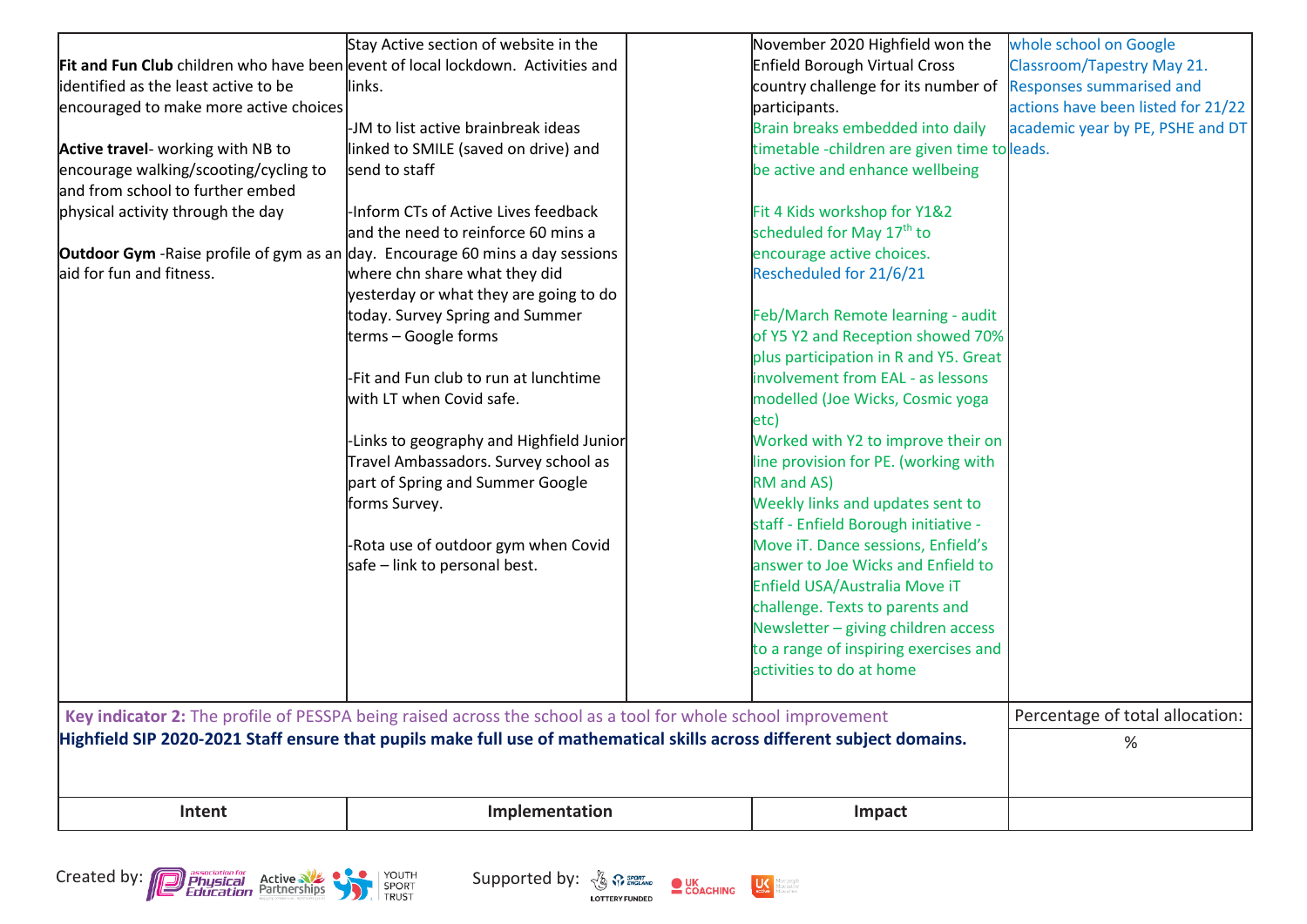| Your school focus should be clear                                                         | Make sure your actions to achieve                                                                                          | Funding                | Evidence of impact: what do                                        | Sustainability and suggested         |
|-------------------------------------------------------------------------------------------|----------------------------------------------------------------------------------------------------------------------------|------------------------|--------------------------------------------------------------------|--------------------------------------|
| what you want the pupils to know                                                          | are linked to your intentions:                                                                                             | allocated:             | pupils now know and what                                           | next steps:                          |
| and be able to do and about                                                               |                                                                                                                            |                        | can they now do? What has                                          |                                      |
| what they need to learn and to                                                            |                                                                                                                            |                        | changed?:                                                          |                                      |
| consolidate through practice:                                                             |                                                                                                                            |                        |                                                                    |                                      |
| Progression - focus on progression in 7                                                   | CTs and PE coaches familiar with and                                                                                       | <b>PE Equipment</b>    | Jan INSET 2021 JM to explain                                       | Review progression documents in      |
| areas of PE (athletics, gymnastics,                                                       | using progression maps for athletics,                                                                                      | update £1600 to        | progression of PE units to staff.                                  | Autumn term 2021                     |
| striking and fielding, dance, games, ne                                                   | gymnastics, striking and fielding, dance, <mark>include extra</mark>                                                       |                        | Saved in PE planning on Staff drive.                               |                                      |
| tand wall, OAA) to enable teachers and                                                    | games, netand wall, OAA in lessons                                                                                         | equipment for          | Range of assessment techniques to                                  |                                      |
| pupils have a better understanding of                                                     | -use of video evidence at the start and                                                                                    | sports day             | be explained. INSET postponed due                                  | Teach Active next step - aim for 2   |
| how skills are developed through PE                                                       | end of a unit of study to show                                                                                             | bubble                 | to lockdown. Delivered 28/4/21-                                    | sessions of maths and 2 sessions     |
| lessons. (Video evidence)                                                                 | progression                                                                                                                |                        | progression documents, vocabulary                                  | of English in Autumn term.           |
|                                                                                           |                                                                                                                            |                        | progression documents - staff have                                 | <b>Evidence on Maths and English</b> |
| PE & Maths - Reinforce Staff meeting to                                                   |                                                                                                                            | Indoor PE              | greater understanding of how                                       | planning                             |
| highlight areas where the teaching and                                                    |                                                                                                                            | equipment-             | Highfield spiral curriculum develops                               |                                      |
| learning of PE and Maths can combine to  - Cross-Curricular Maths Week - Spring Panathlon |                                                                                                                            |                        | children's knowledge and skills in PE                              |                                      |
| develop specific areas.                                                                   | Term. 1-Link to maths and statistics -                                                                                     | £500                   |                                                                    | Next step I can statements - Each    |
|                                                                                           | 60 mins exercise a day data                                                                                                |                        |                                                                    | class to have PE board to display    |
| <b>Teach Active -</b> to be used across the                                               | -CTs to incorporate active starters and                                                                                    |                        |                                                                    | statements, sporting values and      |
| school as a cross curricular approach to                                                  | memory recall maths and English                                                                                            |                        | <b>Teach Active staff training March</b>                           | sporting hero certificates.          |
| learning/long term memory aid. (Maths                                                     | sessions into planning                                                                                                     | <b>The Outdoor</b>     | 17 <sup>th</sup> . Rational of active lessons in                   | Classroom display requirement for    |
| and English)                                                                              | resend maths/PE ppt from last year's                                                                                       | Classroom app          | Maths and English. Explanation of                                  | Autumn 21-22                         |
|                                                                                           | Staff Training.                                                                                                            | (TOC)                  | website. Staff to begin to use                                     |                                      |
|                                                                                           | use of maths markings on the                                                                                               | £3976                  | activities. Summer Term - Active                                   |                                      |
|                                                                                           | playground when safe (playground                                                                                           |                        | starters and/or plenaries                                          | Robin Arrows - maths/pe              |
| <b>Sports Quality Mark</b> - maintain silver                                              | bubbles)                                                                                                                   |                        | incorporated on maths and English                                  | workshops booked for whole           |
| mark and work towards gold.                                                               | photos of active maths lessons in                                                                                          |                        | planning documents at least once a                                 | school Be Proud Week September       |
|                                                                                           | maths books                                                                                                                |                        | week to develop children's long                                    | 2021                                 |
| Can Statements- showing progression                                                       | -Link to maths and statistics - 60 mins                                                                                    |                        | term memory and to provide them                                    |                                      |
| of learning in each year group.                                                           | exercise a day data                                                                                                        |                        | with active and engaging lessons.                                  | <b>Review The Outdoor Classroom</b>  |
|                                                                                           |                                                                                                                            |                        |                                                                    | app (TOC) for use during Be Proud    |
| Self-Assessment -introduce - Personal                                                     | Use the Youth Sports Trust tool to audit                                                                                   |                        | OAA - use of new app The Outdoor                                   | Week                                 |
| <b>Best PB</b>                                                                            | Highfield's PE provision and identify                                                                                      |                        | Classroom-link to maths and                                        |                                      |
|                                                                                           | priorities for future development. More                                                                                    |                        | Geography. Staff training and                                      | Review covid safe equipment use      |
| <b>Equipment</b> - Ensure all age groups within opportunities for leadership, both        |                                                                                                                            |                        | Workshops delivered by Josh Jenner                                 | in Autumn term. Year group           |
| the school have access to sports                                                          | within lessons and across year                                                                                             |                        | -children develop                                                  | bubbles.                             |
| equipment which will motivate and                                                         | groups/key stages.                                                                                                         |                        | mapping/orienteering skills in                                     |                                      |
| develop games skills in accordance with                                                   |                                                                                                                            |                        | school grounds using the app                                       |                                      |
| NC levels and Highfield's Long-Term                                                       | -Copies of I Can Statements in each                                                                                        |                        |                                                                    |                                      |
| <b>Created by:</b> Physical Active and SPORT SPORT Education Partnerships                 | Supported by: $\frac{1}{\sqrt{2}}$ $\frac{1}{\sqrt{2}}$ $\frac{1}{\sqrt{2}}$ $\frac{1}{\sqrt{2}}$<br><b>LOTTERY FUNDED</b> | <b>OUK</b><br>COACHING | $\bigcup_{\text{active}}$<br>larepeople<br>lareactive<br>lareaften |                                      |







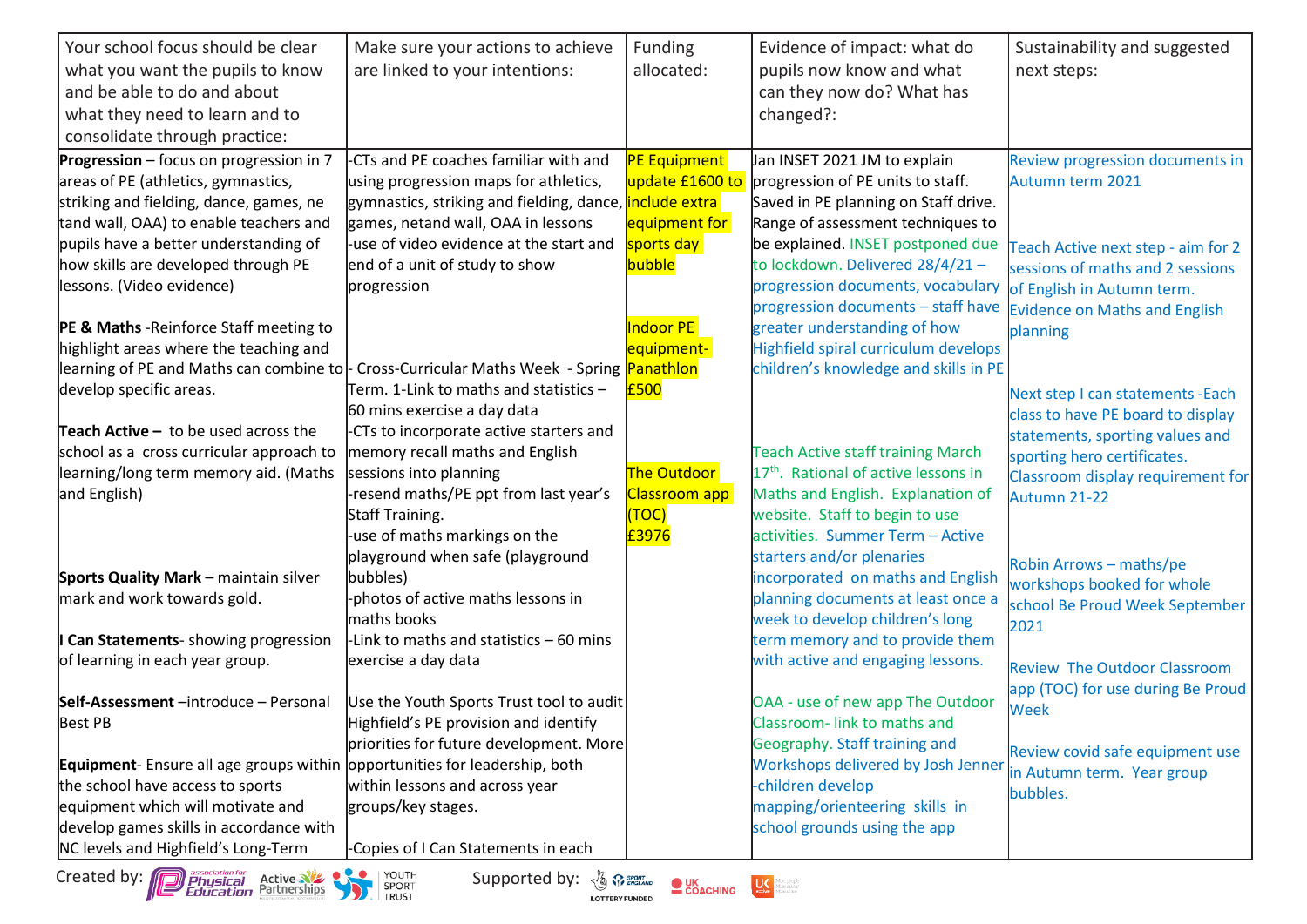| Planning. | classroom so that children can see the   | can statements in each class visible                                                                   |  |
|-----------|------------------------------------------|--------------------------------------------------------------------------------------------------------|--|
|           | progression of skills and to mark off as | for children to see and mark off                                                                       |  |
|           | a class when each skill has been learnt. | giving them a clear understanding of                                                                   |  |
|           | -CT and pupils nclude use of Personal    | their progression in PE through the                                                                    |  |
|           | Best when discussing and carrying out    | lvear.                                                                                                 |  |
|           | PE tasks.                                |                                                                                                        |  |
|           |                                          | Personal Best and Sporting values                                                                      |  |
|           | Audit Equipment in EYS, KS1 and KS2      | explained to school in PE virtual                                                                      |  |
|           | replenish balls and any lost/broken      | assembly Nov 2020. To instil the                                                                       |  |
|           | small equipment.                         | values of teamwork respect and                                                                         |  |
|           | Tracksuits for football use at           | excellence in PE throughout the                                                                        |  |
|           | interschool events.                      | school                                                                                                 |  |
|           |                                          |                                                                                                        |  |
|           |                                          | Panathlon equipment purchased                                                                          |  |
|           |                                          | and in use for indoor PE so children                                                                   |  |
|           |                                          | can develop target practise/maths                                                                      |  |
|           |                                          | skills through Spring term in a covid                                                                  |  |
|           |                                          | safe indoor environment. Boccia                                                                        |  |
|           |                                          |                                                                                                        |  |
|           |                                          | lockdown explaining rules. Indoor                                                                      |  |
|           |                                          |                                                                                                        |  |
|           |                                          | instruction videos shared with staff.                                                                  |  |
|           |                                          |                                                                                                        |  |
|           |                                          | Sports day equipment purchased                                                                         |  |
|           |                                          |                                                                                                        |  |
|           |                                          | safe sports day bubbles)                                                                               |  |
|           |                                          |                                                                                                        |  |
|           |                                          | video made by Y5 bubble during<br>Kurling and Sitting volley ball<br>May 21 (Extra equipment for covid |  |





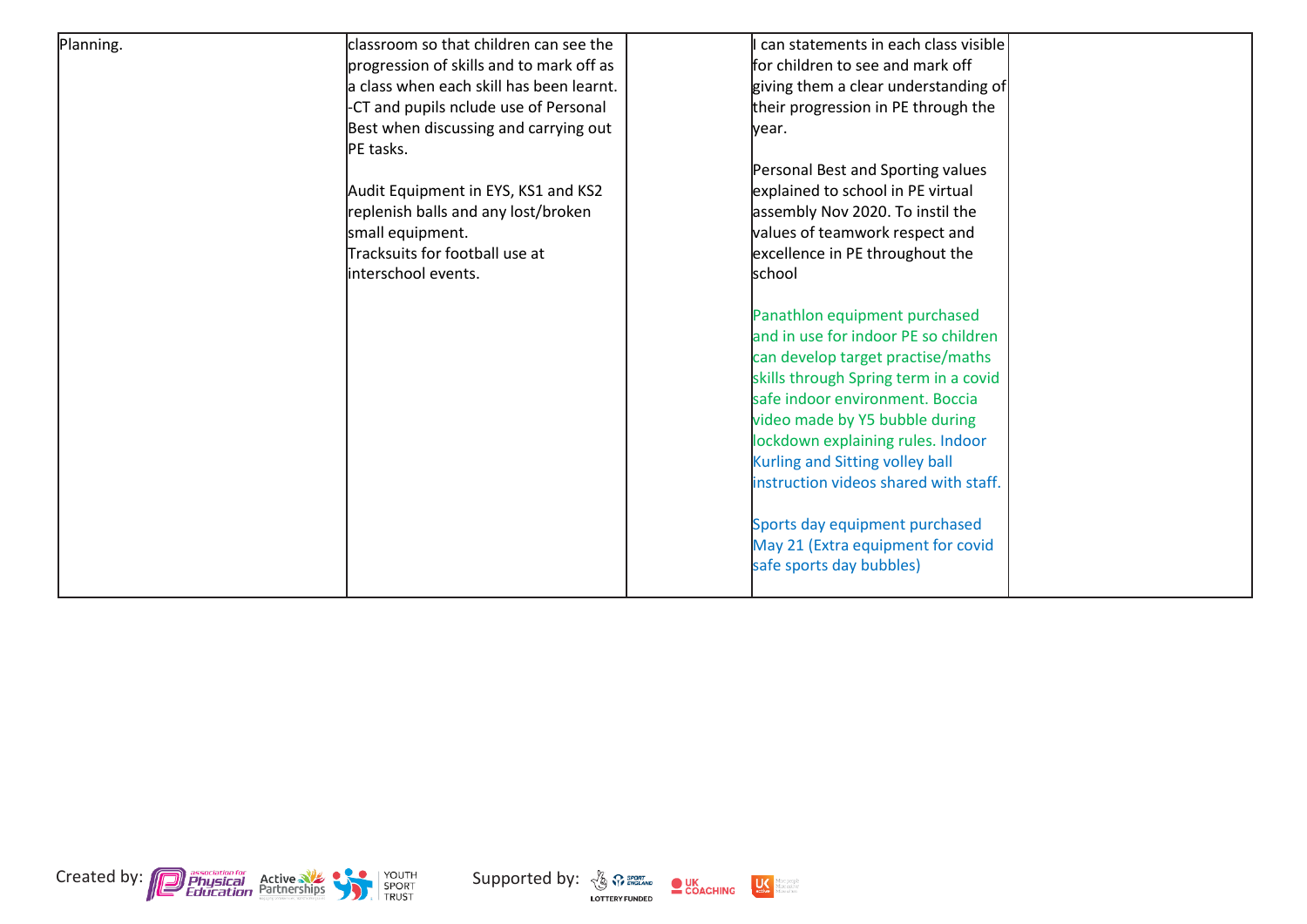| Key indicator 3: Increased confidence, knowledge and skills of all staff in teaching PE and sport                                                                                                                                                                                                                                | Percentage of total allocation:                                                                                                                                           |                                                                                    |                                                                                                                                                                                                     |                                                                                                                         |
|----------------------------------------------------------------------------------------------------------------------------------------------------------------------------------------------------------------------------------------------------------------------------------------------------------------------------------|---------------------------------------------------------------------------------------------------------------------------------------------------------------------------|------------------------------------------------------------------------------------|-----------------------------------------------------------------------------------------------------------------------------------------------------------------------------------------------------|-------------------------------------------------------------------------------------------------------------------------|
| Highfield SIP 2020-2021 The school has an excellent system in place for evaluating its curriculum. This system fits<br>effectively into the school's self-evaluation schedule.<br>Highfield SIP 2020-2021 The school curriculum continues to address issues of pupils' safety exceptionally well, adapting to<br>current issues. | %                                                                                                                                                                         |                                                                                    |                                                                                                                                                                                                     |                                                                                                                         |
| Intent                                                                                                                                                                                                                                                                                                                           | Implementation                                                                                                                                                            |                                                                                    | Impact                                                                                                                                                                                              |                                                                                                                         |
| Your school focus should be clear<br>what you want the pupils to know<br>and be able to do and about<br>what they need to learn and to<br>consolidate through practice:                                                                                                                                                          | Make sure your actions to<br>achieve are linked to your<br>intentions:                                                                                                    | Funding<br>allocated:                                                              | Evidence of impact: what do<br>pupils now know and what<br>can they now do? What has<br>changed?:                                                                                                   | Sustainability and suggested<br>next steps:                                                                             |
| Subject leader meetings - JM to<br>disseminate information from Enfield PE<br>Team meetings to keep staff up to date                                                                                                                                                                                                             | JM to attend termly subject leader<br>meetings with Enfield PE team. (Sept<br>2020, Jan 2021, June 2021)                                                                  | <b>Enfield PE Gold</b><br>See key indicator                                        | Meeting by Teams<br>-September 2020<br>January 2021                                                                                                                                                 | <b>Next meeting September 2021</b>                                                                                      |
| with current foci and changes.<br>For example Sporting values and personal with Highfield staff during staff<br> best.                                                                                                                                                                                                           | IM then to share updates and foci<br>meetings and through email - as<br>appropriate.                                                                                      | Panathlon<br><b>Equipment</b><br>See key indicator                                 | The Outdoor Classroom app was<br>reviewed and recommended.<br>June meeting - JM leading sports<br>days so missed meeting $-$ was sent                                                               | Review school risk assessment for<br>Autumn - PE safe practise<br>Feedback finding from Healthy                         |
| <b>Outdoor PE scheme</b> adapted for covid to<br>prevent cross contamination/safe<br>practise.                                                                                                                                                                                                                                   | Purchase enough PE equipment to                                                                                                                                           |                                                                                    | ppt and information documents by<br><b>Enfield PE Team</b>                                                                                                                                          | Me Check quiz in September.<br>Pupil conferencing - children                                                            |
| <b>Sports Coaches</b> - ensure JSW Sports<br>coaches and Pro Elite coaches<br>understand PE progression at Highfield<br>and have access to plans. In current<br>circumstances ensure safe practise and                                                                                                                           | create 6 PE boxes/bags per phase<br>group (outdoor)so that equipment is<br>lnot cross contaminated.<br>$JM$ – regulate discussions and<br>feedback with sports coaches to | (SJWsports)                                                                        | Equipment purchased for outdoor PE asked for a cricket club and<br>Covid Safe boxes - Sept 2020 On<br>going<br>Sports day equipment purchased (see Summer term findings.<br><b>Key indicator 2)</b> | martial arts club.<br>Healthy Me Check - resend in<br>Autumn Term to compare with<br>Infor staff of Healthy Me findings |
| avoid cross contamination of equipment.                                                                                                                                                                                                                                                                                          | ensure Highfield PE curriculum is<br>being followed and PE lessons are<br>delivered to a high level. Coaches to                                                           |                                                                                    | Weekly informal meeting with PE<br>coaches to update on school's Covid<br>risk assessment. On going                                                                                                 | and actions to address ideas. (PE,<br>PSHE, DT combined feedback)                                                       |
| $NQTs - To$ be supported by JM and<br>Enfield PE team to ensure understanding statements.<br>of PE curriculum and ways it can be<br>delivered.<br><b>Panathion Focus-Introduce indoor PE</b>                                                                                                                                     | have access to planning folders, I Can<br>-PE lead to liaise regularly with PE<br>coaches in terms of curriculum and<br>bubble safety.                                    |                                                                                    | CD attended Enfield Gold NQT<br>training. EP working along side JM<br>(PE lead)<br>Staff training delivered 28.4.21. PE<br>updates.                                                                 |                                                                                                                         |
| Created by: <b>[7]</b> <i>Physical</i><br><b>Physical Active Strategy</b><br><b>Education</b> Partnerships                                                                                                                                                                                                                       | O YOUTH<br>Supported by:<br>SPORT<br><b>TRUST</b>                                                                                                                         | <b>BULLER SPORT</b><br>$\bullet$ UK<br>$\bullet$ COACHING<br><b>LOTTERY FUNDED</b> | dore people<br>dore active<br>dore often                                                                                                                                                            |                                                                                                                         |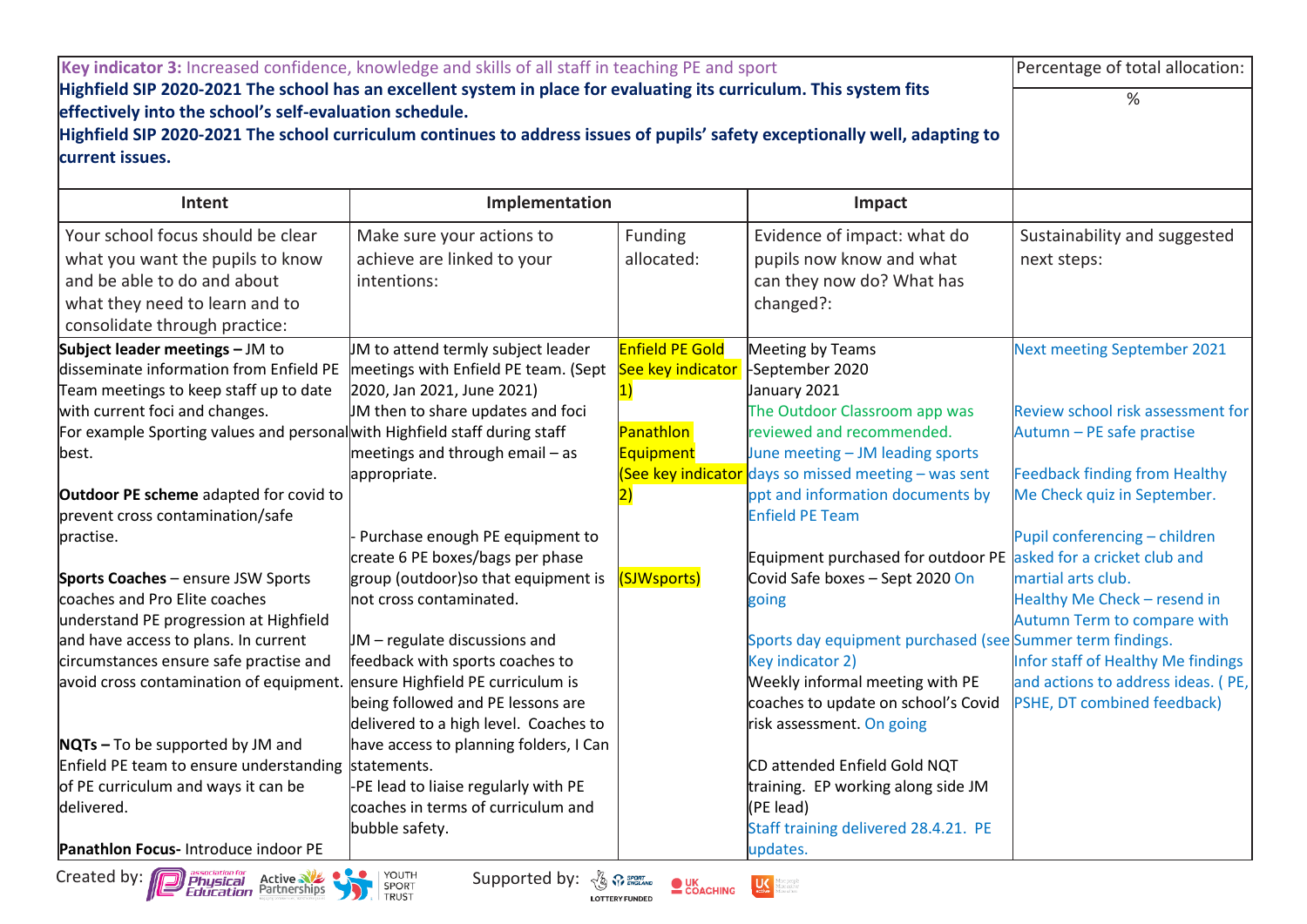| focus linked with whole school Topic                                                                               | NQTs to attend PE focus training        |            | Assessment section of 28.4.21 staff    |                                 |
|--------------------------------------------------------------------------------------------------------------------|-----------------------------------------|------------|----------------------------------------|---------------------------------|
| Windows and Doors INSET 4.1.2021                                                                                   | delivered by Enfield PE team and to     |            | training - video/photo evidence and I  |                                 |
| Zoom Video.                                                                                                        | be supported by JM in school $-$        |            | can statements to assess children's    |                                 |
|                                                                                                                    | informal observations and team          |            | skills and progression AFL.            |                                 |
| <b>Evaluation and assessment</b> $-$ range of                                                                      | teaching                                |            | <b>Progression maps</b>                |                                 |
| assessment techniques including                                                                                    |                                         |            |                                        |                                 |
| progression maps, I can statements,                                                                                | Adapt indoor curriculum to ensure       |            | Pupil voice - Healthy Me Check raised  |                                 |
| video evidence, self assessment, learning safe practise. Link to windows and                                       |                                         |            | a number of ideas see next step for    |                                 |
| walks and pupil conferencing                                                                                       | doors - sitting volley ball, boccia and |            | Autumn term. Pupil conferencing was    |                                 |
|                                                                                                                    | new age kurling.                        |            | very positive. Children are            |                                 |
|                                                                                                                    |                                         |            | enthusiastic about their PE lessons    |                                 |
|                                                                                                                    | video evidence of children at the       |            | and PE provision at Highfield.         |                                 |
|                                                                                                                    | start and the end of a unit.            |            | Swimming is particularly popular.      |                                 |
|                                                                                                                    | PE lead to disseminate progression      |            | Children feel that the coach an their  |                                 |
|                                                                                                                    | maps save in each yr. group             |            | teachers help them to learn new skills |                                 |
|                                                                                                                    | Pupil conferencing Spring/Summer        |            | by demonstration and                   |                                 |
|                                                                                                                    | 2021                                    |            | encouragement.                         |                                 |
|                                                                                                                    | -Google forms quiz summer 2021          |            |                                        |                                 |
|                                                                                                                    | Learning walks from Spring 2021 -       |            |                                        |                                 |
|                                                                                                                    | loutdoor                                |            |                                        |                                 |
|                                                                                                                    |                                         |            |                                        |                                 |
|                                                                                                                    |                                         |            |                                        |                                 |
| Key indicator 4: Broader experience of a range of sports and activities offered to all pupils                      |                                         |            |                                        | Percentage of total allocation: |
| Highfield SIP 2020-2021 The school staff recognise how important instilling resilience and empathy in children is, |                                         |            |                                        | %                               |
| particularly as a result of lockdown and the extended period away from school.                                     |                                         |            |                                        |                                 |
| Intent                                                                                                             | Implementation                          |            | Impact                                 |                                 |
| Your school focus should be clear                                                                                  | Make sure your actions to               | Funding    | Evidence of impact: what do            | Sustainability and suggested    |
| what you want the pupils to know                                                                                   | achieve are linked to your              | allocated: | pupils now know and what               | next steps:                     |
| and be able to do and about                                                                                        | intentions:                             |            | can they now do? What has              |                                 |
| what they need to learn and to                                                                                     |                                         |            | changed?:                              |                                 |
| consolidate through practice:                                                                                      |                                         |            |                                        |                                 |



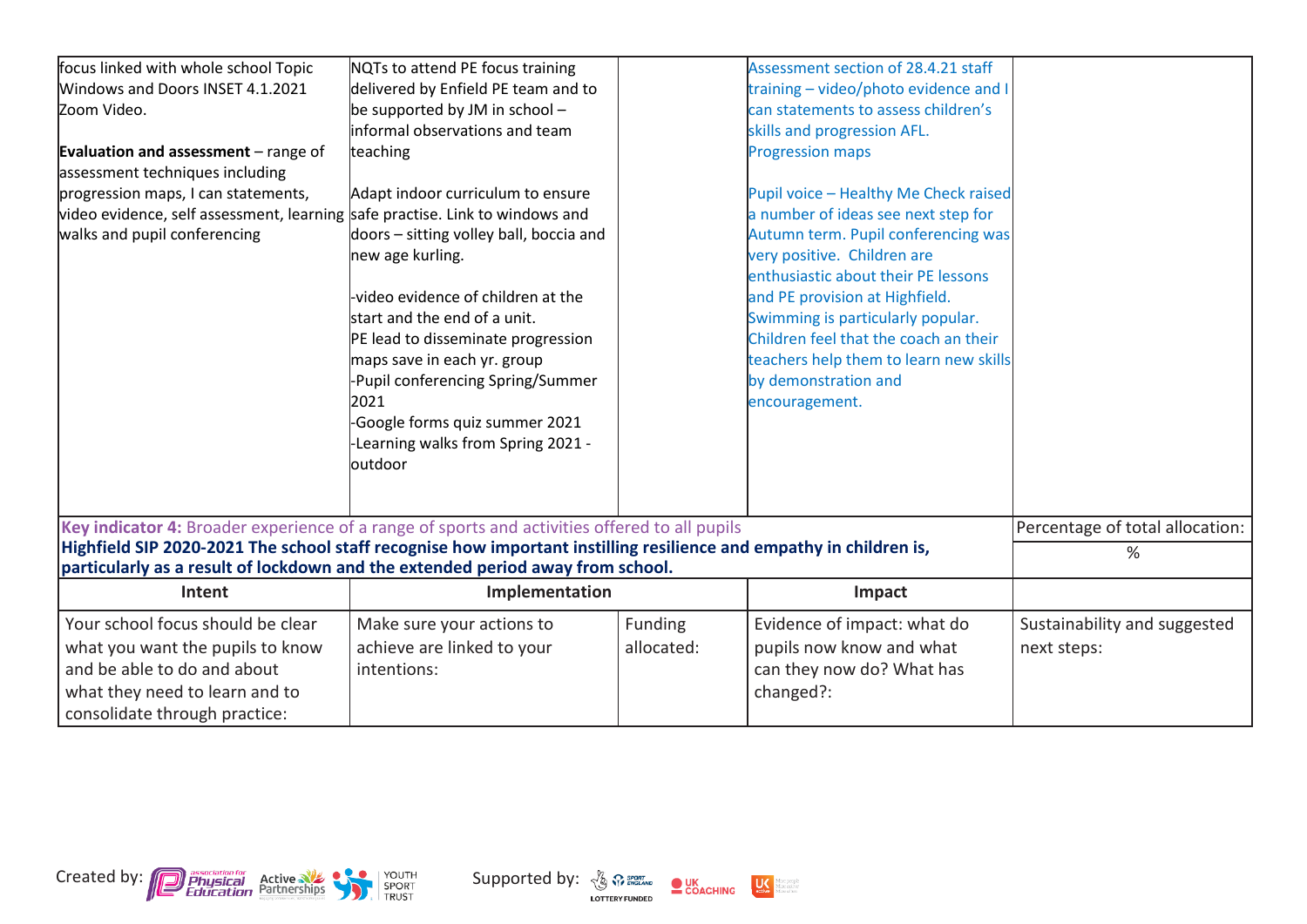| <b>Clubs</b> -To continue to encourage children - Range of clubs to recommence in |                                                                     | Club coaches                                                | Clubs began again in Summer 21                                                    | Next step clubs- ensure a range of |
|-----------------------------------------------------------------------------------|---------------------------------------------------------------------|-------------------------------------------------------------|-----------------------------------------------------------------------------------|------------------------------------|
| to participate in a range of different                                            | spring term/when covid risk falls to                                | (SJWsports)                                                 | -Y4, Y5 & Y6 football                                                             | clubs for all ages in Autumn Term  |
| sporting activities which will also allow                                         | low levels. (football, netball, cross                               | Y6 football and                                             | -Y3, Y4 & Y6 handball                                                             | 21 - await covid related           |
| them to take part in daily exercise. Pupil                                        | country, handball, gymnastics)                                      | <b>Athletics</b>                                            | -Y5 Athletics                                                                     | guidelines.                        |
| premium                                                                           |                                                                     | £40/session 2x                                              |                                                                                   |                                    |
|                                                                                   | Spring term - panathlon during                                      | per week                                                    | Jan 2021 INSET JM (Virtual)                                                       | Next step Sporting Values. New     |
|                                                                                   | indoor PE lessons - ensure safe                                     | £800                                                        | Panathlon/Personal                                                                | PE coach to hand out mini          |
| New sports - To introduce new sports in                                           | practise.                                                           |                                                             | best/assessment/sporting values.                                                  | certificates each lesson to        |
| order to inspire and enthuse children of                                          |                                                                     | Handball 3 x per                                            | Staff meeting 28.4.21 School initiative children who have displayed               |                                    |
| all abilities to take part in sport.                                              | During weekly PSHE sessions short                                   |                                                             | week £40/session to promote Sporting values.                                      | excellence, teamwork and/or        |
| Paralympic focus- invite Enfield PE team                                          | focus on How have you moved this                                    | Summer term                                                 | Reinforced in Sports Day assembly                                                 | respect.                           |
| and other agencies to deliver staff                                               | week - link to 60 mins activity per                                 | £1200                                                       | video for children.                                                               |                                    |
| training and activities to children                                               | day. Emphasis importance during                                     |                                                             |                                                                                   |                                    |
|                                                                                   | lockdown(JM to email ideas to CTs)                                  |                                                             | Sept INSET SMILE - movement link.                                                 |                                    |
| <b>SMILE</b> - Link resilience to mental and                                      | -Personal best focus - class can                                    |                                                             | Virtual Assembly - Nov 2020 -                                                     |                                    |
| physical health - SMILE - Movement.                                               | choose an activity e.g. - how many                                  | <b>Panathlon</b>                                            | Personal Best/Sporting Values/ Fit in                                             |                                    |
| Focus on Personal Best and Sporting                                               | times can you pass a ball around your                               | equipment See                                               | 15 Virtual Cross Country Challenge-                                               |                                    |
| Values.                                                                           | body in 30 seconds - then improve.                                  | 2019-2020 over                                              | Won Borough Cross country virtual                                                 |                                    |
|                                                                                   | (JM to email ideas to CTs)                                          | funding budget                                              | event = Nov $2020 -$ for 3 form entry                                             |                                    |
| Sports Leaders Winchmore School-                                                  |                                                                     |                                                             | schools                                                                           |                                    |
| school partnership linking with local                                             | -Sportsman/woman/person ship-                                       |                                                             | Positive emails sent regularly                                                    |                                    |
| secondary school. Developing leadership                                           | positive competition and support.                                   |                                                             | Assembly sent 2/11/20                                                             |                                    |
| skills, sporting role models                                                      | Sports person of the week. (JM to                                   |                                                             |                                                                                   |                                    |
|                                                                                   | email ideas to CTs)                                                 |                                                             |                                                                                   |                                    |
| Multi skills - To provide multiskills                                             |                                                                     |                                                             | Multi-skills in nursery began March                                               |                                    |
| session to Reception and Nursery classes                                          | -Remind/inform parents and chn of                                   |                                                             | 21. (Multiskills in Reception on going)                                           |                                    |
|                                                                                   | Ways to Stay Active section of website <mark>Multi – skills </mark> |                                                             | Children are learning the full range of                                           |                                    |
| High Ability pupils - To identify high                                            | in the event of local lockdown.                                     | Nursery and                                                 | <b>EYFS PE skills from the start of school</b>                                    |                                    |
| ability pupils and provide opportunities                                          | Activities and links.                                               | <b>Reception</b> (Pro                                       | life at Highfield with dedicated                                                  |                                    |
| for them to develop skills and enter                                              |                                                                     | Elite)                                                      | lessons led by PE specialists.                                                    |                                    |
| competitions                                                                      | <b>Add links to National Curriculum PE</b>                          | ?£l                                                         |                                                                                   |                                    |
|                                                                                   | specifications and other active sites                               |                                                             | High Ability pupils - PE lesson include<br>extension activities for HA pupils. HA |                                    |
|                                                                                   | such as Joe Wickes/Supermovers to                                   |                                                             | pupils ar also encouraged to model                                                |                                    |
|                                                                                   | PE section of the website                                           |                                                             | skills and provide peer support. Intra                                            |                                    |
|                                                                                   |                                                                     |                                                             | school competition has given HA                                                   |                                    |
|                                                                                   |                                                                     |                                                             | pupils opportunities to compete.                                                  |                                    |
|                                                                                   |                                                                     |                                                             | (Inter school competition to resume                                               |                                    |
|                                                                                   |                                                                     |                                                             | in Autumn 21)                                                                     |                                    |
|                                                                                   |                                                                     |                                                             |                                                                                   |                                    |
| Created by: <b>Depression for Active State of Active State</b>                    | YOUTH<br>Supported by: & Premaring<br>SPORT<br>TRUST                | $\bullet$ UK<br>$\bullet$ COACHING<br><b>LOTTERY FUNDED</b> | $U\zeta$ active<br>orepeople<br>oreactive<br>oreaften                             |                                    |

**LOTTERY FUNDED**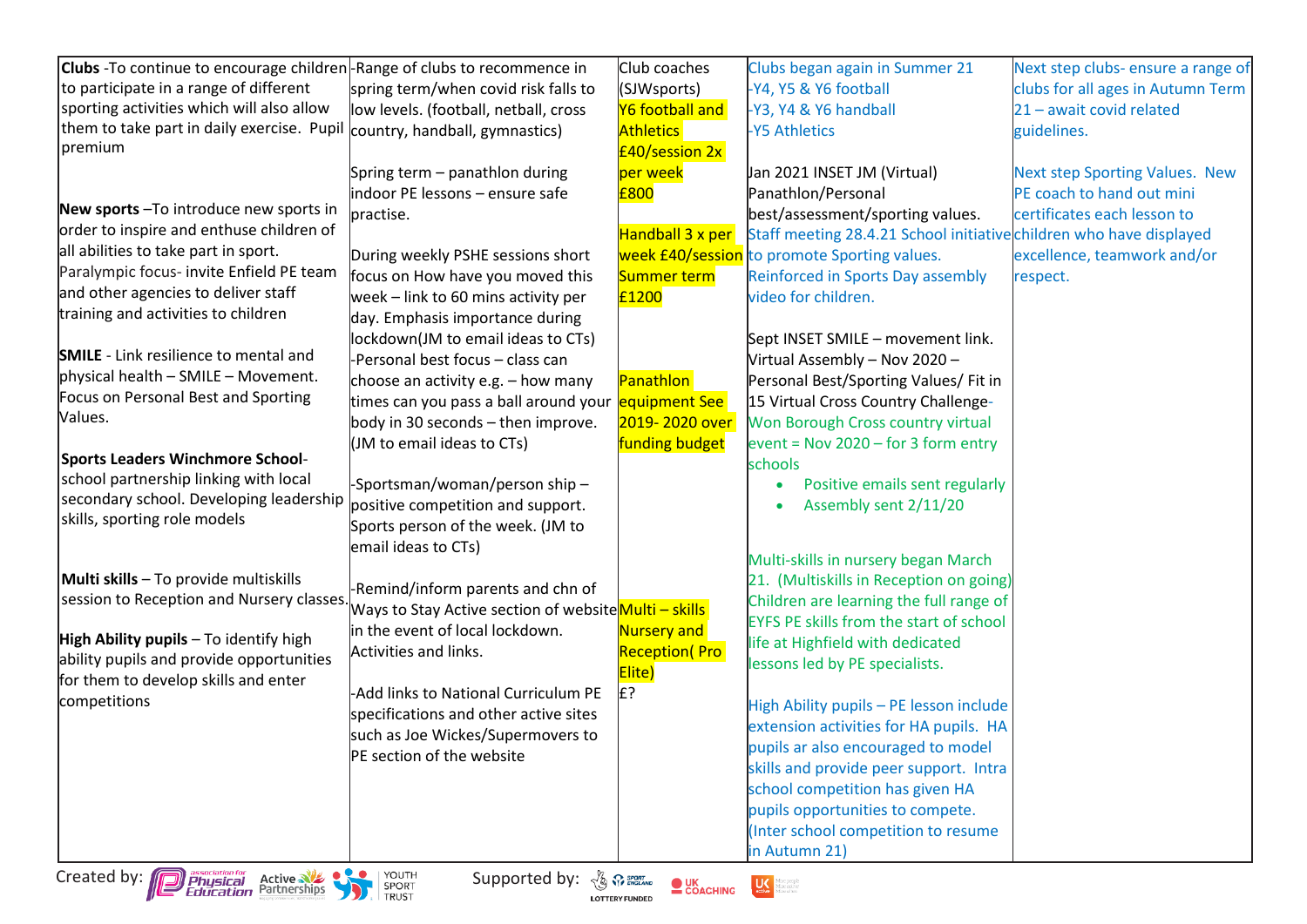| Key indicator 5: Increased participation in competitive sport                                                                                                           |                                                                                                                                         |                        |                                                                                                                                                                                        | Percentage of total allocation:                                                                                                                  |
|-------------------------------------------------------------------------------------------------------------------------------------------------------------------------|-----------------------------------------------------------------------------------------------------------------------------------------|------------------------|----------------------------------------------------------------------------------------------------------------------------------------------------------------------------------------|--------------------------------------------------------------------------------------------------------------------------------------------------|
|                                                                                                                                                                         |                                                                                                                                         |                        |                                                                                                                                                                                        | %                                                                                                                                                |
| Intent                                                                                                                                                                  | Implementation                                                                                                                          |                        | Impact                                                                                                                                                                                 |                                                                                                                                                  |
| Your school focus should be clear<br>what you want the pupils to know<br>and be able to do and about<br>what they need to learn and to<br>consolidate through practice: | Make sure your actions to<br>achieve are linked to your<br>intentions:                                                                  | Funding<br>allocated:  | Evidence of impact: what do<br>pupils now know and what<br>can they now do? What has<br>changed?:                                                                                      | Sustainability and suggested<br>next steps:                                                                                                      |
| <b>Enfield Borough Competitions -</b><br>Continued participation in Borough<br>sports. Interschool sports.                                                              | Participate in Enfield Borough<br>interschools sports competitions<br>when Covid Safe<br>-football (boys & girls)                       | <b>Enfield PE Gold</b> | PE lessons combine skills and<br>competition as lesson plans and units personal best and sporting values<br>of work work towards small games.<br>Inter and intra school competition on | Continue to raise profiles of<br>in 21-22                                                                                                        |
| New events such as sports hall athletics<br>and sitting volleyball                                                                                                      | -netball<br>-athletics<br>-cross country<br>-boccia                                                                                     |                        | hold until covid restrictions are<br>relaxed.<br>Summer PE lessons involved                                                                                                            | Participate in 21-22 Enfield<br><b>Borough interschool competitions</b><br>- Cross country, football, netball,<br>tag rugby, gymnastics, boccia, |
| Intraschool competition -children have<br>the opportunity to compete against each -cricket<br>other in a range of events during PE<br>lessons and in club sessions.     | -handball<br>-Panathlon to be introduced in Jan<br>2021 to link with whole school topic -                                               |                        | intraschool competition giving<br>children the opportunity to practise<br>games skills and team work.<br>Clubs recommenced - football,                                                 | athletics, cricket<br><b>Regular friendly matches with</b><br>local primary schools.                                                             |
| Level O/Personal Best - each child to set<br>their own targets to beat in a range of<br>sporting activities.                                                            | Windows and Doors.<br>-intraschool competitions - house<br>competitions in PE lessons, end of                                           |                        | handball, athletics (Year group<br>bubbles) Clubs are open to all<br>children in the year group.                                                                                       |                                                                                                                                                  |
| <b>Athletes</b> to visit for Highfield Summer of<br>Sport                                                                                                               | unit competitions and Sports day.<br>-Initial self-assessment at the start of                                                           |                        | Sports days 13/6 & 24/6 Intraschool<br>competition - covid safe in bubbles                                                                                                             |                                                                                                                                                  |
|                                                                                                                                                                         | each unit. Base line to improve on.<br>-Athletes and sporting visitors to<br>promote competitive sports and news<br>sports. Summer 2021 |                        | Quad kids athletics competition 14. -<br>interschool event. Y5 athletics club<br>members attended event.                                                                               |                                                                                                                                                  |

Signed off by